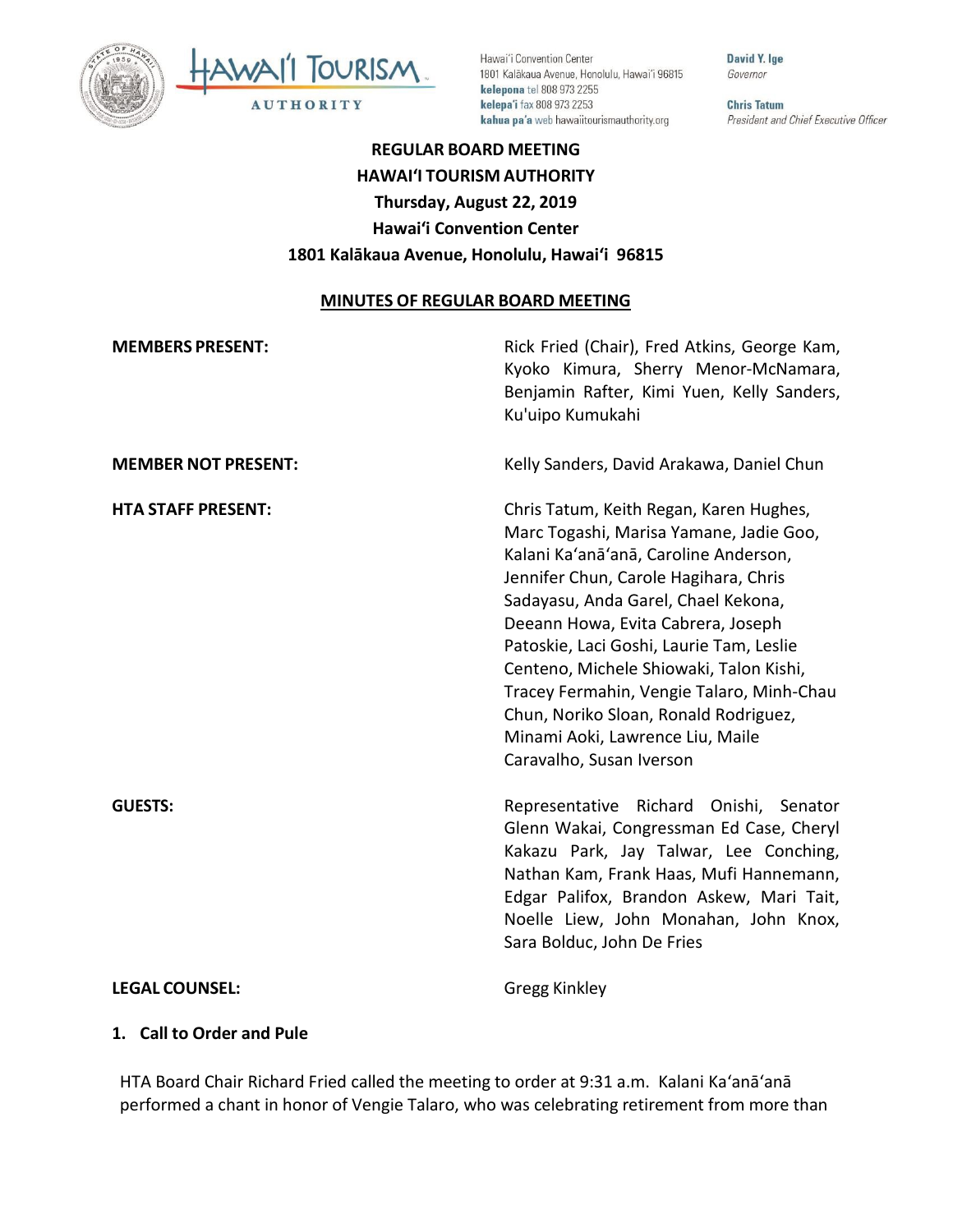30 years of service to the State.

# **2. Approval of Minutes of the July 25, 2019 Board Meeting**

Chair Fried requested a motion to approve the minutes of the July 25, 2019 Board meeting. George Kam made a motion to approve. Benjamin Rafter seconded the motion, which was then unanimously approved by the Board. Chair Fried thanked Representative Richard Onishi and Senator Glenn Wakai for attending the meeting.

# **3. Report of Permitted Interactions at an Informational Meeting or Presentation Not Organized by the Board Under HRS § 92-2.5(c)**

Chair Fried asked the Board whether there were any permitted interactions to report, and there were none.

# **4. Report Relating to Staff's Implementation of HTA's Programs During July 2019**

Chair Fried recognized HTA CEO Chris Tatum to provide a report on HTA's activities in July. Mr. Tatum introduced Caroline Anderson and Mr. Ka'anā'anā to discuss the status of those RFPs. Ms. Anderson said that HTA issued an RFP for community enrichment programs in May and the deadline for proposals was July 5. The team began meeting and evaluating the RFPs in August. There were five evaluation committees: one for each of the counties, and one statewide committee. The county evaluation teams consisted of members from the island chapter, that county's office of economic development, HLTA representatives, representatives from the community, and HTA staff. The statewide committee consisted of members from HTA, HLTA and HVCB. The evaluation committees met the first two weeks of August. As a result of the meetings, HTA is funding 22 projects on Kauai for \$536,000, 25 on Oʻahu for \$658,000, three on Molokai for \$65,000, 16 on Maui for \$374,500, 18 on Hawai'i for \$396,900, and 9 statewide for \$580,000 for a total of 95 projects for \$2,649,700. The contracts team is currently working on sending letters to the selected programs and plans to announce them in the first week of September.

Mr. Ka'anā'anā next discussed the Kūkulu Ola Program. The program is funding 43 programs for a total of \$1,560,000. He noted that this year there was a lot of new interest and he thanked Communications Director Marisa Yamane for promoting interest. He then discussed the Aloha ʻĀina Program. 34 projects will be funded for \$2.08 million. This funding goes towards programs that mitigate visitor impact in places like trails and shore areas. Fred Atkins thanked all the volunteers to the selection committees for their work in evaluating and selecting proposals.

Mr. Tatum recognized Ms. Yamane to provide an update on events HTA is supporting. She highlighted some recent news articles regarding HTA including an article in the Star-Advertiser about HTA's support of the state's hiking trails, and the benefit to the community that comes from the sporting events that HTA supports. Ms. Yamane discussed the media coverage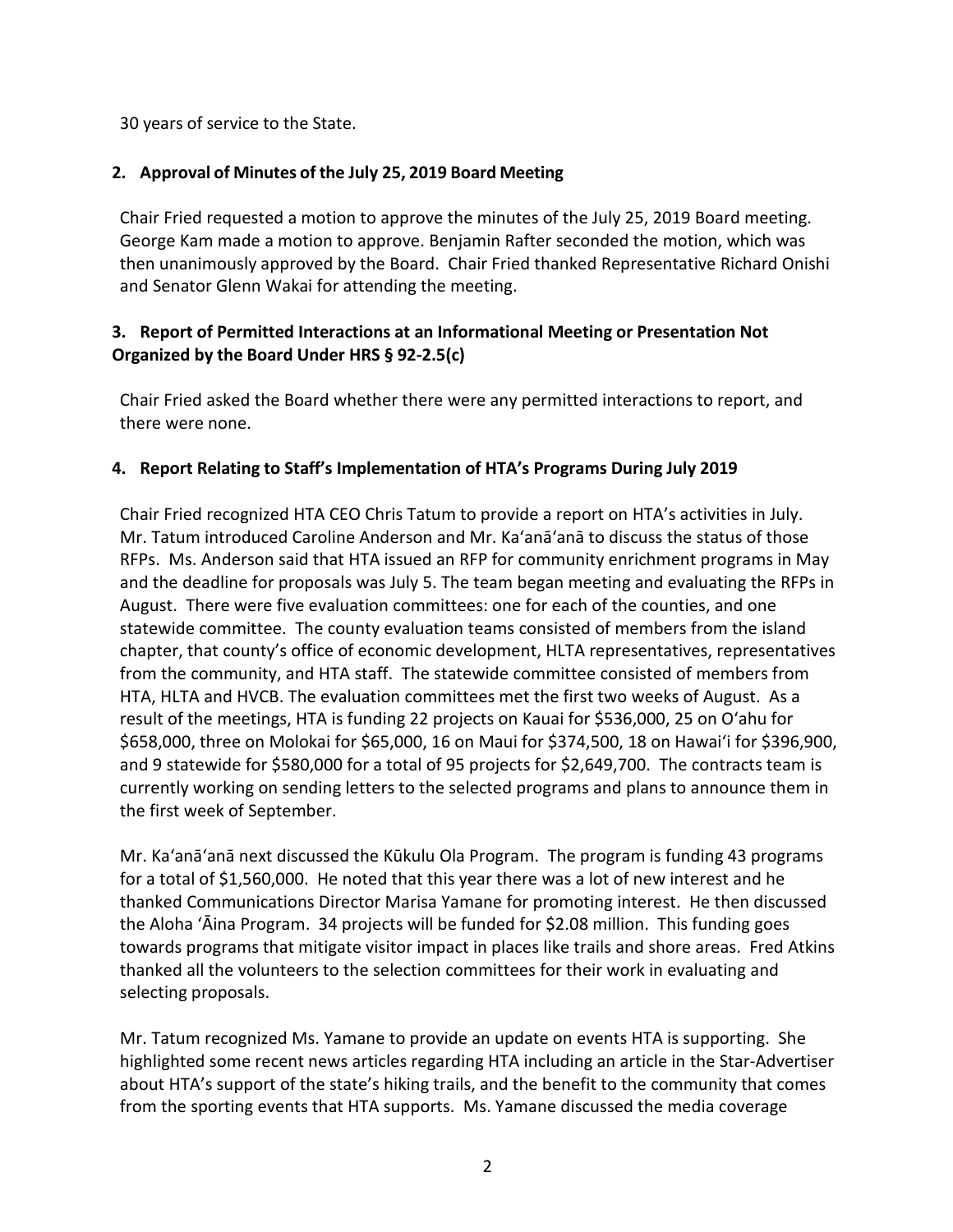surrounding the LA Rams game and community engagement on Oʻahu and neighbor islands. KHON ran a story about a former Rams player, Brad Myers, who now lives on Oʻahu. He was able to attend the game at Aloha Stadium thanks to Board member George Kam. Ms. Yamane also reminded the Board about HTA's social media and encouraged everyone to follow and share posts to help boost engagement.

# **5. Overview by the Office of Information Practices of the Sunshine Law and Uniform Information Practice Act**

Chair Fried introduced Cheryl Park from the Office of Information Practices (OIP) to provide a presentation on Hawai'i's Sunshine Laws. She said that there have been many changes over the last year including statute changes, a significant Supreme Court case, and a recent OIP opinion. Ms. Park began with a discussion of Hawai'i's Uniform Information Practices Act (UIPA) and Sunshine Law. These laws are in place to ensure the formation and conduct of public policy is conducted as openly as possible. HTA is subject to both of these laws. Ms. Park discussed the issues contained in the relevant materials provided in the Board Packet.

In regards to the Sunshine Law's effect on open meetings, Ms. Park noted the effect of the Hawai'i Supreme Court case *Civil Beat Law Center v. City and County of Honolulu*, SCAP-17- 000899, which ruled that meetings related to personnel matters are not required to be closed to the public, board members are not subject to criminal prosecution for holding such an open meeting, not all personnel matters affect privacy interest, and before closing its deliberations to the public the board must decide whether the consideration of matters involving privacy will be involved. There is an expectation of privacy for intimate information, but that is not always the case. Another key takeaway is that the attorney-client exception is different from the attorney-client privilege that is recognized by the courts. It is limited to questions and issues pertaining to the Board's powers, duties, privileges, immunities, and liabilities, not every communication with an attorney. Having an attorney in the room is not enough to justify a closed meeting. Ms. Park concluded her presentation by discussing a recent opinion OIP sent to HTA that clarified that attendees of an executive session should be limited in order to protect privilege. Privilege may be deemed waived if non-essential individuals are allowed to attend.

Chair Fried said that the Board has been mindful of its executive sessions and the last one that was held was for the hiring of the CEO, Chris Tatum. Chair Fried called a break at 10:53 a.m. and resumed the meeting at 11:05 a.m.

#### **6. Report and Discussion on Federal Issues and their Effect on Tourism in Hawai'i by Congressman Ed Case**

Chair Fried introduced Congressman Ed Case to present to the Board on federal issues that affect tourism. Congressman Case was appointed to the Appropriations Committee and the Natural Resources Committee, which focuses on public lands and national parks. He is also a member of the Travel and Tourism Caucus. Congressman Case said that federal issues that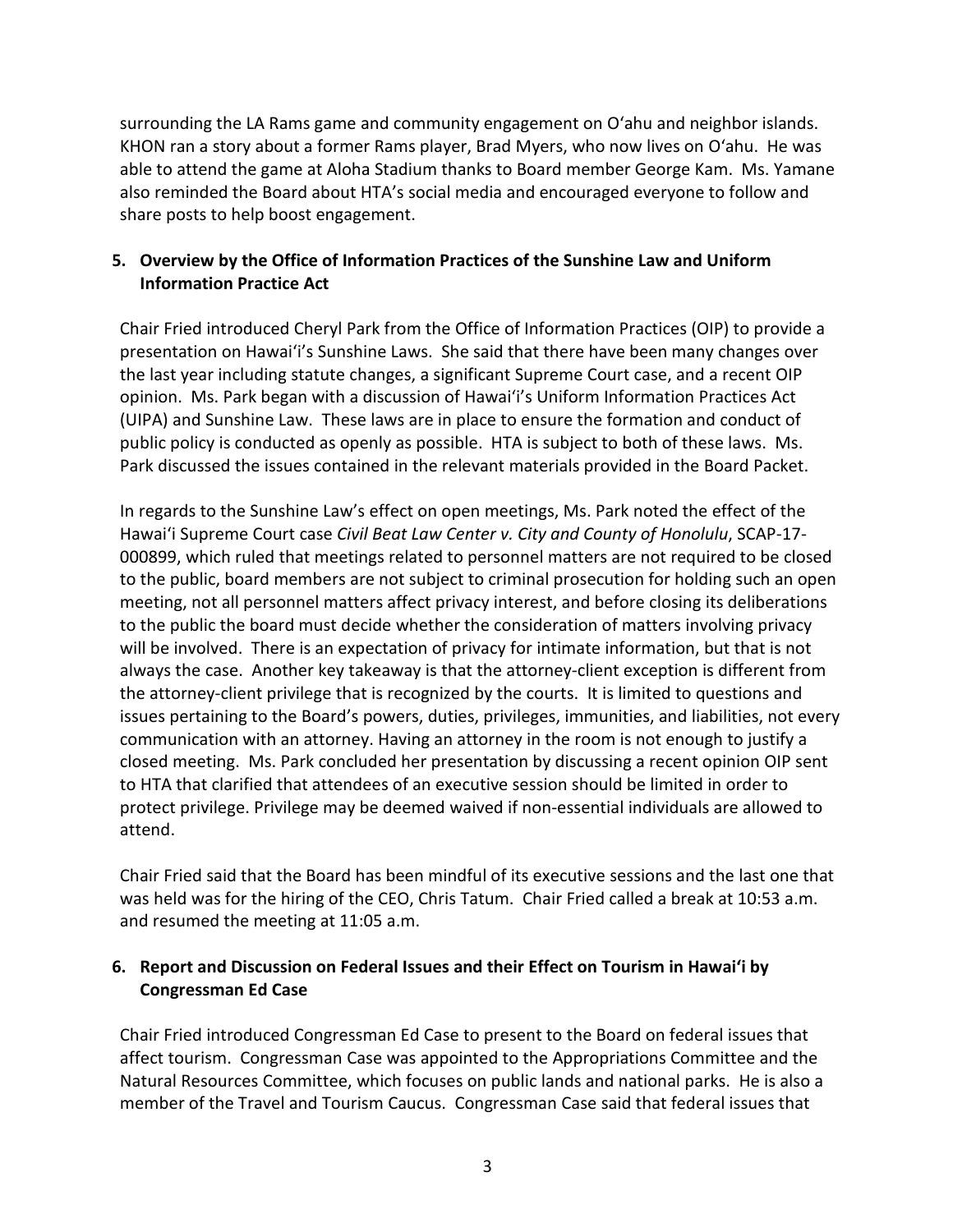affect tourism include national and international economy, so he is focusing on fostering a strong national economy. One of the top issues is Brand U.S.A., a successful federal program which is a tourism marketing effort. The authorization to fund Brand U.S.A. is ending soon so an important initiative is to continue funding it until 2027.

There is also a proposal to change the visa waiver program. This would be critical to key constituencies, but it has been inconsistently administered over the years, and recent efforts are to address the overstay rate. There are also proposals to address online booking scams and to increase the liability of programs that sponsor online booking.

In regards to national parks, Congressman Case discussed issues relating to deferred maintenance. He said there has been a generation of underfunding national parks, but he is pursuing an effort in the Natural Resource Committee to address that. He noted that when the USS Arizona presented issues with its faulty docks, the problems proved to be far deeper and broader than first realized. Repairs are expected be completed by December 7, 2019.

Congressman Case also discussed illegal vacation rentals, which he believes are harmful to the tourism industry, communities, and workers. He is pursuing an effort to hold rental platforms accountable for posting illegal rental marketing. He also discussed helicopter tours and the emerging community disruption and safety concerns.

Chair Fried noted that HTA's focus has shifted to the quality of tourists and making the tourist experience better. Ms. Kimura also noted that the airport needs improvement, including the immigration process at the airport, the lines for which have been growing longer. Mr. Rafter thanked Congressman Case's efforts regarding illegal vacation rentals.

Micah Alameda noted that Volcanoes National Park is very different than it was before and asked for Congressman Case's thoughts on how the park can remarket itself. Congressman Case responded that the National Park Service is sensitive to the need to diversify the visitor experience. Mr. Alameda asked Congressman Case to appeal to the National Park Service to remarket Kīlauea to focus on the culture and the history of the park. He added that when he was there he saw a helicopter tour and said there are not many regulations for them flying above Halemaʻumaʻu crater, which is sacred. Congressman Case said he is about to introduce a bill prohibiting overflights over all national parks. Chair Fried said that he heard from Hawai'i Island hotels that the park website makes it sound like the park is completely closed but it is in fact 80% opened, and he is working with the website operators to ensure it is presented that it is open.

Mr. Atkins noted that some federal money was allocated to Hawai'i Volcanoes National Park. Congressman Case said that funding came from an emergency appropriation that allocated funding to address major disasters that occurred in parks throughout the country. The departments administering the funding have flexibility but he will look into the track of the money to the park when he returns to Washington D.C. Mr. Kam asked for an update on the Native American Tourism and Improving Visitor Experience (NATIVE) Act, to fund native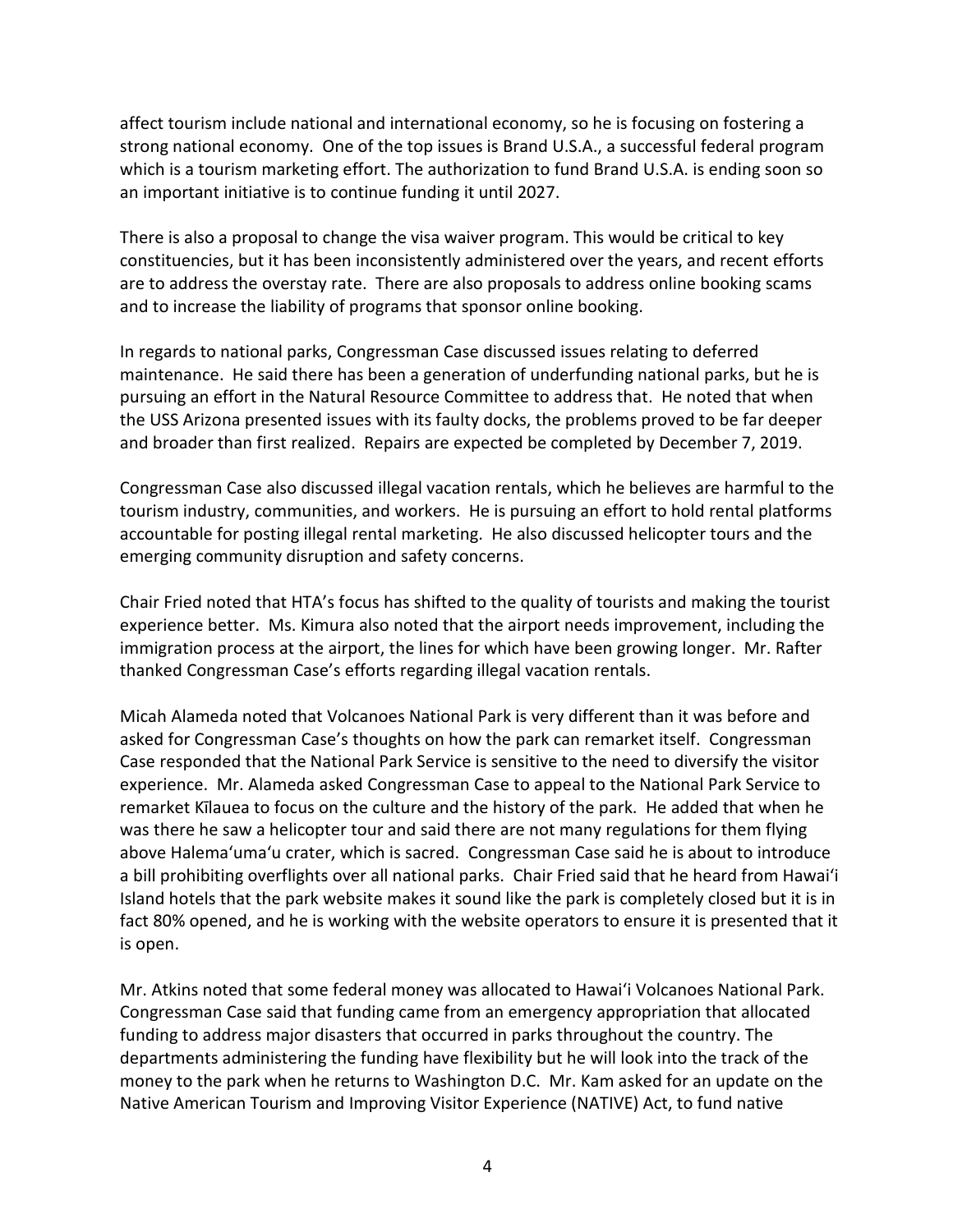tourism. Case said there is various funding for education, health, veterans, economic development, and for each of those there is a Native Hawai'ian equivalent. Some of those acts need to be reauthorized and funded. He also added that throughout the country there are minority business opportunities but that he does not believe that they are being fully utilized in Hawai'i. Some organizations are astute in how they utilize those opportunities but not everyone is fully aware of opportunities for federal funding. Congressman Case said that he would also look into NATIVE Act funding, specifically.

Chair Fried thanked Congressman Case for attending the meeting.

# **7. Presentation and Discussion of Current Market Insights and Conditions in Hawai'i and Key Major Hawai'i Tourism Markets, Including the United States, Japan, Canada, Oceania, Other Asia, Europe, and Cruise**

Chair Fried recognized Jennifer Chun to present the most recent market insights. She began with the insights from June, noting that July hotel statistics had been released that week. The State, as a whole, is ahead for RevPAR, ADR, and occupancy. Through May 2019, the State recovered \$557.8 million in Transient Accommodations Tax, up 3.8% on an adjusted rate. Ms. Chun noted that there have been several recent announcements in regards to air service. Air China is discontinuing Beijing service at the end of August, but there is still service from China Eastern Airlines from Shanghai. Service from the Philippines is being reduced to four weekly flights, but Asiana Airlines is increasing their service from Korea.

Ms. Kimura said that HTA needs to work on addressing the trend of decreasing per visitor spending and should focus micro-marketing to a higher spender. Specifically, she noted partnerships with McDonald's and Kappa Sushi in Japan. Ms. Chun noted that one reason for the downward trend is decreases in inter-island trips due to an increase in direct flights, because the airfare alone brings spending up significantly. Ms. Hughes said that the HTA contributed PR to the McDonald's promotion, but it was not a paid opportunity. She noted that HTA has been marketing to a higher spender over the last ten years. Marketing has a large effect on that, but removing illegal vacation rentals will also have an effect. She noted that technology will also allow HTA to target and refine its reach. Mr. Tatum added that it is not necessarily true that rich people spend more, and HTA needs to do a better job of identifying demographics that spend more when they travel. Mr. Kam said that HTA also needs to look towards the future, including millennials that may not spend much now but will be a big spender in the future.

Ms. Kumukahi said that she has noticed that there is a disconnect between HTA's objectives to attract a higher spender and marketing at the hotels. Mr. Rafter said that all the hotels can appreciate higher ADR, but there are some hotel investors and owners that are much more sensitive to what HTA is trying to do to promote the Hawai'ian culture. Mr. Tatum said that, in his experience in the hotel industry, there was significant focus on RevPAR, not necessarily volume.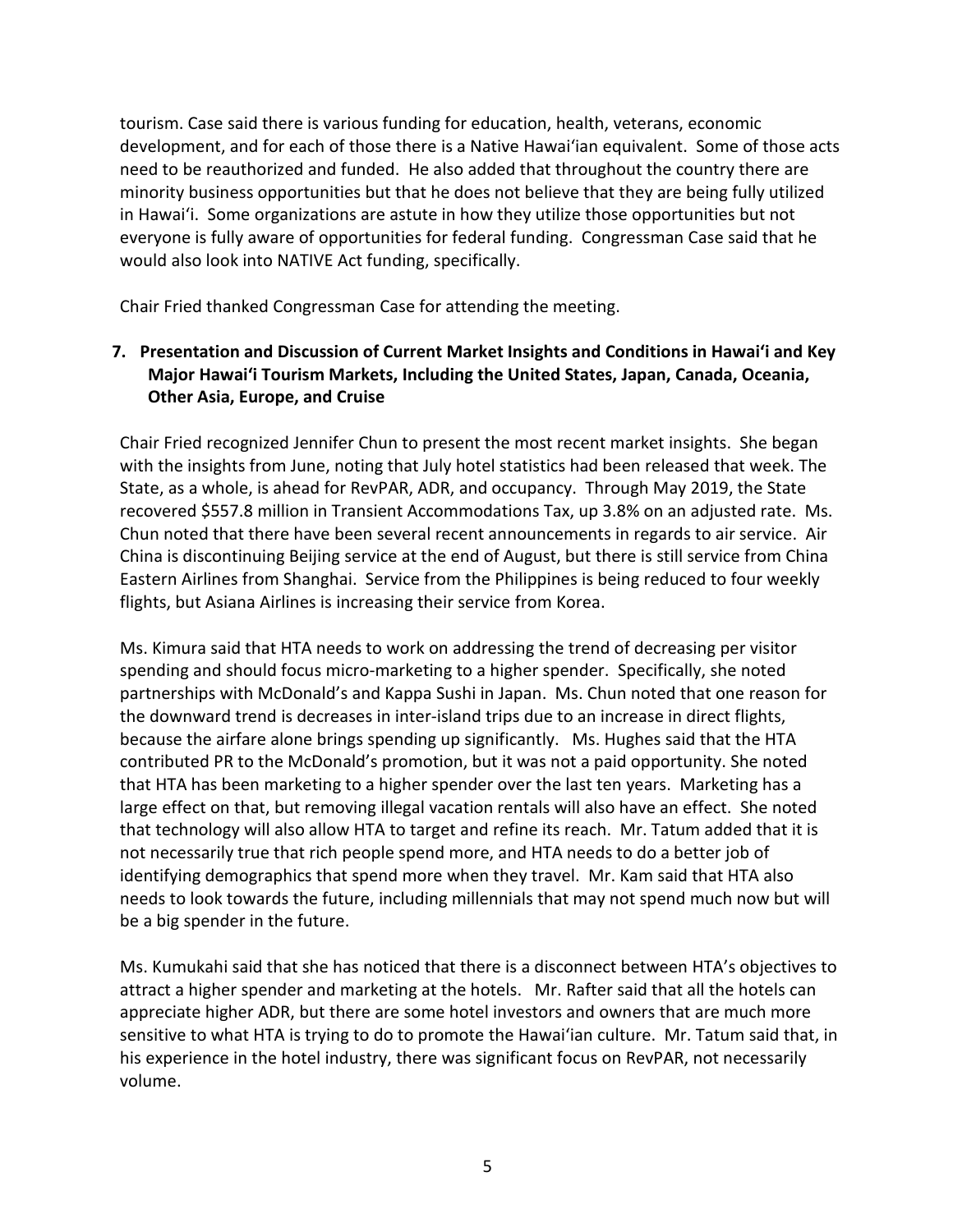Mr. Rafters noted that if neighborhoods are overrun with tourists, it has a major effect on local sentiment towards tourism. However, that sentiment can change quickly in a recession or because of other major events that affect travel. Mr. Atkins asked when and at what rate the TAT was enacted, and asked about the impact of the increase in taxes on TAT, car rentals, and other areas. Ms. Chun said it has been a long time since anyone looked at the tax impact but that HTA's surveys are self-reported, so those surveyed probably include the tax costs in the total amount that they report spending. Ms. Hughes noted that Hawai'i, along with New York, has the highest ADR in the country and there are many factors that make this a complicated issue. Mr. Tatum said that the market drives demand, and prices increase with demand. HTA's role is to brand Hawai'i correctly, but the hotels decide what makes sense to them based on market conditions. HTA needs to continue to communicate with hotels regarding HTA's branding and objectives. Mr. Ka'anā'anā noted that in January 1997, TAT was implemented at 5%. Chair Fried called a break at 12:01 p.m. The meeting resumed at 12:30 p.m.

# **8. Presentation, Discussion and Action on HTA's Financial Reports for July 2019**

Chair Fried recognized Keith Regan to discuss HTA's July Financial Reports. He directed the Board to the financial reports contained in the Board packet. Mr. Regan pointed out the July financials and budget presentation statement found in the Board packet. He noted that the budgets will be adjusted to reflect the Community Enrichment, Kūkulu Ola, and Aloha ʻĀina RFPs when they are officially awarded. The budget also recognizes approximately \$6.6 million in TAT revenue. There were no budget reallocations during this period. Mr. Regan thanked Marc Togashi and his team for their efforts to close out FY 2019. Mr. Regan requested approval for the financial reports as presented. Mr. Kam made a motion, which was seconded by Ms. Kumukahi. The motion was unanimously approved.

#### **9. Update on the Status of the 2018 Audit Action Plan**

Mr. Regan also discussed the 2018 Audit Action Plan. He said that the policies and procedures component has been reviewed and approved. Policies and procedures will continue to be adjusted when necessary. As the State changes their programs and rules, the procedures will be updated accordingly. The last few outstanding items are moving forward and there are ongoing discussions with the Deputy Attorney General and the Legislature regarding Items 20 and 21. The date for finalization of those items has not been determined yet. Mr. Regan said he is also working on Item 6 regarding RFPs.

#### **10. Report of the Strategic Plan Investigative Committee's Activities**

Chair Fried recognized Strategic Plan Investigative Committee chair Kimi Yuen to discuss the committee's recent activities. She said that on August 2, the committee held a workshop with its consultants. The consultants provided an update on their research and data collection. The committee will hold another workshop with their consultants to begin setting overarching goals and targets, and focus on the four pillars of the strategic plan. The target is to finish by the end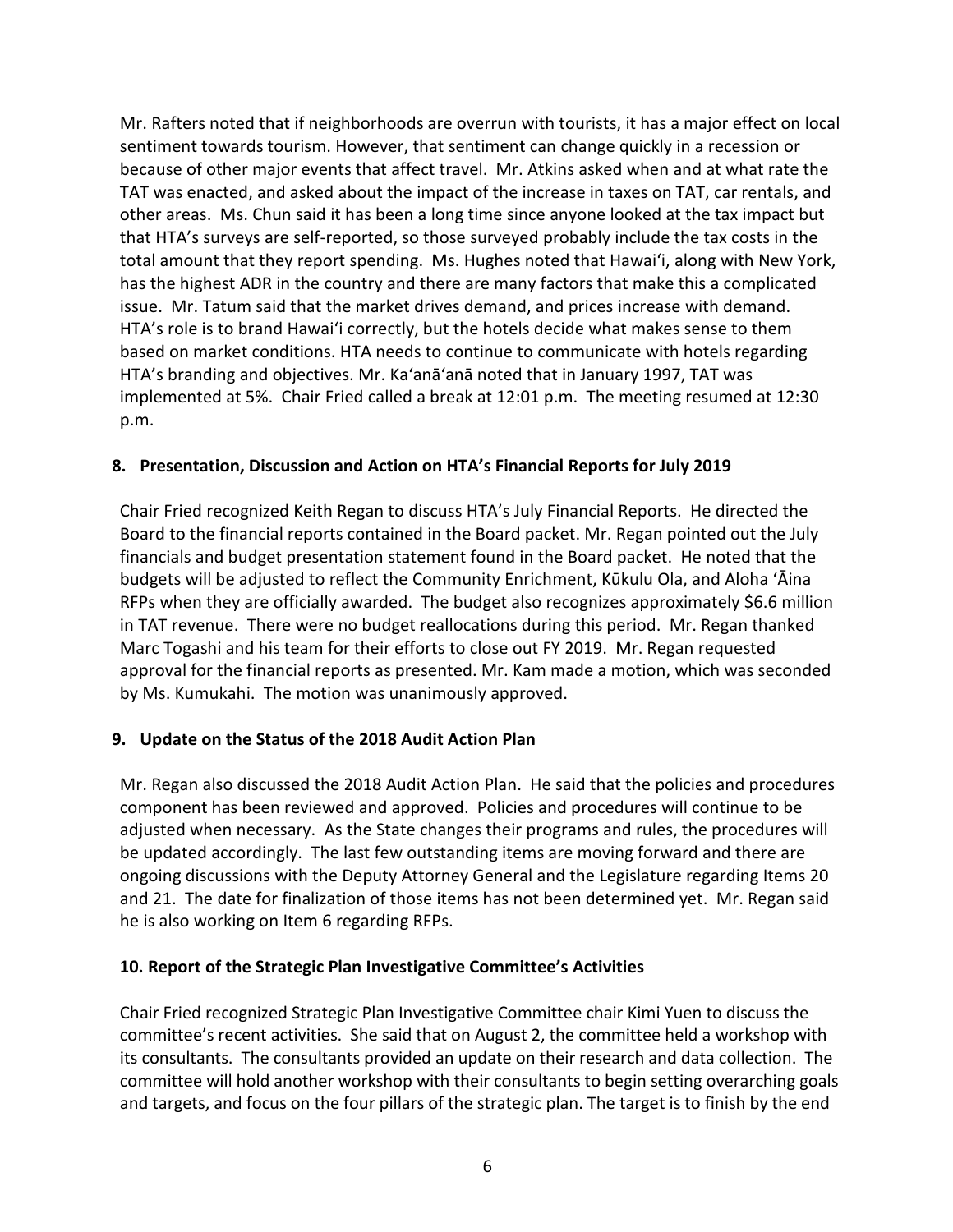of 2019.

# **11. Report of the Marketing Standing Committee with the Committee's Recommendations to Support Various Marketing Proposals, for Discussion and Action by the Board**

Chair Fried recognized Mr. Kam to provide an update on the Marketing Committee. Marketing Committee chair Kelly Sanders was unable to attend the full Board meeting. Mr. Kam said that the RFPs for China, Southeast Asia, and Korea are still pending but there will likely be an update at the next meeting. He said that HTA received one response to the RFI for the Global MCI. Mr. Kam noted that the Rams event is in the evaluation stage. The committee is planning on meeting in September and will likely have more to report at that time.

# **12. Presentation by AEG Regarding an Update of Hawai'i Convention Center Recent Operational Activities and Sales Initiatives**

Chair Fried recognized Noelle Liew and Mari Tait to provide an update on the Hawai'i Convention Center (HCC). For the month ending June 2019, HCC reported gross revenue of \$989,100, and a net loss of \$399,000. June was impacted by the cancellation of Gibraltar, but the sales team was able to recover by securing short-term business including Avid, a volleyball tournament, and the Hawai'i Music and Fashion Festival. The new 2019 reforecast for gross revenue is \$15.29 million. In June, HCC food and beverage posted revenue of \$543,200. Ms. Liew noted that the mix of business for June included a number of sporting events, which generally results in lower flow through.

Ms. Liew stated that the return on investment (ROI) for every dollar spent was \$15.33 back to the State. Chair Fried asked how the ROI was calculated. Ms. Liew said that it is calculated by dividing HCC's revenue, State revenue, and tax revenue by HCC's expenses.

Ms. Tait discussed HCC's capital improvement projects. The boiler replacement project designs have been finalized and the contractor is planning on beginning construction in October. The cooling tower, the Ala Wai waterfall repairs and the facility equipment projects are also moving forward. A winning bidder has been selected, and the parties are finalizing a contract. An RFP for the camera, NVR and access control project has been issued, a site walk has been conducted, and proposals are due at the end of August.

Chair Fried recognized Lee Conching to provide an update on HCC's sales. 12,420 room nights were closed in July 2019, bringing the July YTD total to 58,256. The July YTD tentative pipeline is 123,822 total room nights. HCC participated in the CESSE Education Forum, Cvent Connect, and the Experient E4 trade fair. Mr. Conching noted that he had received questions from planners regarding the recent arsons in Waikiki hotels, and that those types of events can have an effect on HCC. He said that the sales team is now focused on generating business for the end of the year, working with Japanese wholesalers and corporate and sports business. Mr. Conching also pointed out recent advertising and PR efforts including promoting HCC as a